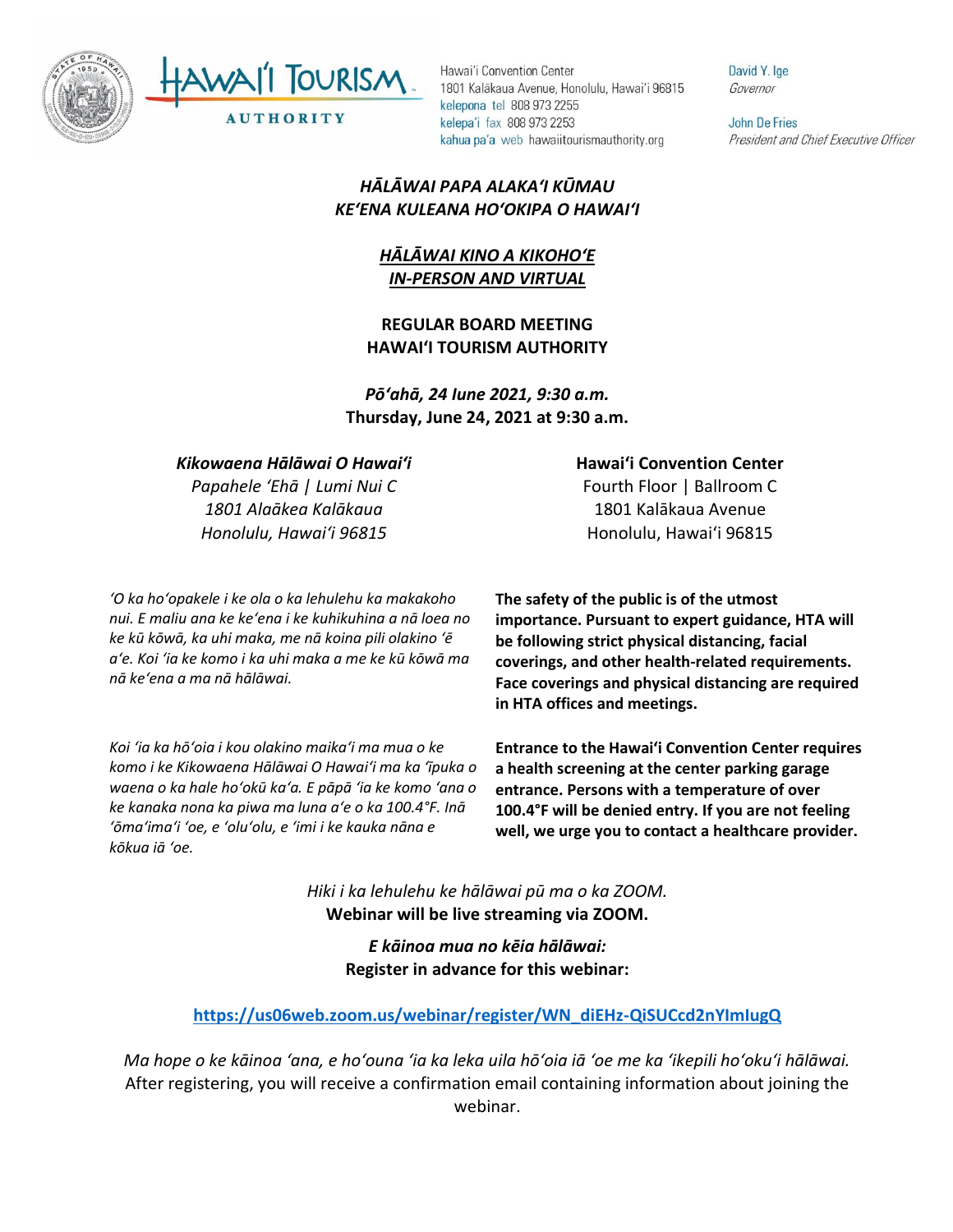



Hawai'i Convention Center 1801 Kalākaua Avenue, Honolulu, Hawai'i 96815 kelepona tel 808 973 2255 kelepa'i fax 808 973 2253 kahua pa'a web hawaiitourismauthority.org

David Y. Ige Governor

**John De Fries** President and Chief Executive Officer

# *Papa Kumumanaʻo* **AGENDA**

- 1. *Ho'omaka* Call to Order
- 2. *Wehena* Opening Cultural Protocol
- 3. *ʻĀpono I Ka Moʻoʻōlelo Hālāwai* Approval of Minutes of the May 27, 2021 Board Meeting
- 4. *Hō'ike Lālā*

Report of Permitted Interactions at an Informational Meeting or Presentation Not Organized by the Board Under HRS section 92-2.5(c)

5. *Hōʻike A Ka Luna Hoʻokele*

Report of the CEO Relating to Staff's Implementation of HTA's Programs During May 2021:

- Major Market Management including Destination Marketing Management Services
- Global Meetings, Conventions and Incentives (MCI) Program Management Services, Responsible Tourism
- Support of State COVID-19 Mitigation Efforts
- CEO's Assessment of Priorities for the Next 30-60 Days
- 6. *Hōʻike ʻIkepili Noiʻi ʻOihana Hoʻomākaʻikaʻi* Presentation and Discussion of Current Market Insights and Conditions in Hawai'i and Key Major Hawai'i Tourism Markets
- 7. *Hōʻike No Ka Hopena Anamanaʻo Kamaʻāina* Presentation by the Omnitrak Group of the Resident Sentiment Survey Results
- 8. *Hōʻike Anamanaʻo Kūikawā No Ka Maʻi Ahulau* Presentation of the Hawaiʻi Tourism Authority's Visitor Satisfaction & Activity Report (VSAT) Special COVID Survey